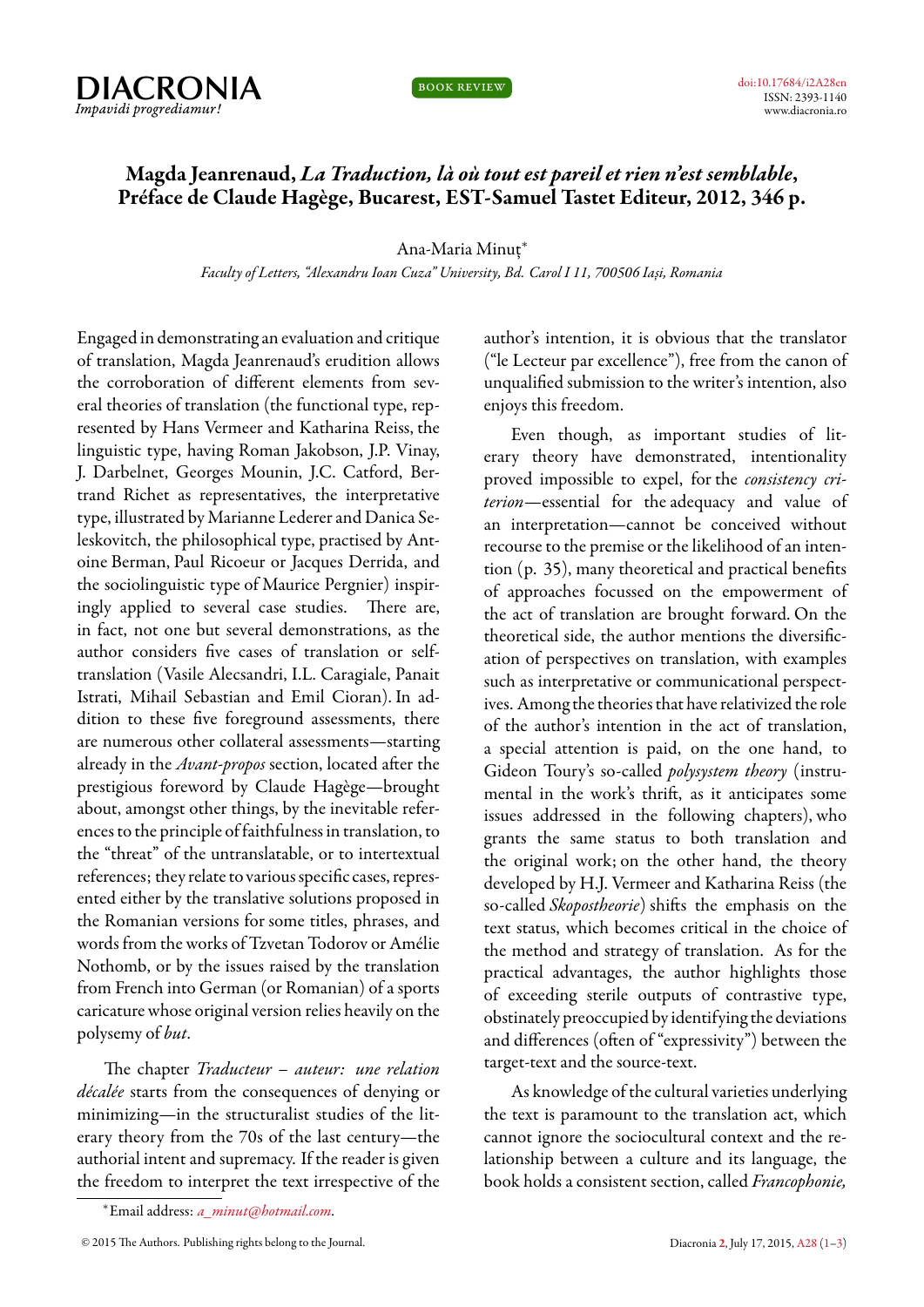*bilinguisme et traduction*, that deals with the French influences exerted (at first indirectly, through Greek and Russian influences, then directly) within the Romanian cultural environment and their ways of manifestation. Given that French is rightly granted the most important role in modernizing the culture and Romanian language, the author provides, predominantly relying on the well-known work of Pompiliu Eliade (released in a time when French influence was in full swing)—*De l'influence française sur l'esprit public en Roumanie. Les origines. Étude sur l'état de la société roumaine à l'époque des règnes phanariotes*, Ernest Leroux, Libraire-Éditeur, Paris, 1898—a description of the most important moments in the history of French–Romanian relations, which led to a decisive shift of *Weltanschauung* and, in linguistic terms, to a massive and extremely beneficial modernization of the Romanian lexis.

If—to quote Paul Zarifopol's phrase—the "derudeness movement" started with France (*Pentru arta literară*, II, edited by Al. Săndulescu, Editura Minerva, București, 1971), Alecsandri's character Chiriţa certainly illustrates the first step of this process. Her ridiculous idiolect is analysed from the perspective of the "technical" procedures of translation described by Vinay and Darbelnet, of the three types of translation identified by J.-C. Catford, and by using the concept of *transcoding* as Maurice Pergnier defined it (in regard to the transposition of idioms). According toWerner Koller (*Einführung in die Ubersetzungswissenschaft*, UTB, Stuttgart, 2011), emancipation is aform of cultural criticism with a linguistic dimension, and the imitative and translative frenzy is the contribution to "emancipation" brought by the type of smatterer mocked by Alecsandri.

Concerning the transposition of Caragiale's works into French, after addressing several important issues of the evaluation of translation (the translators' profile—Eugène Ionesco and Monica Lovinescu, the limits between the translation and adaptation of a dramatic text, the status of the Romanian language in the first half of the nineteenth century), the focus turns to some particular issues related to the translation of Didascalia, of repetitions and clichés, of cultural references, of proper names (including nicknames) and affectionate forms of address, of interjections and punctuation. The main problems are identified, on the one hand, in the way of playing with the French words of the original text, and on the

other hand, in the normalization, organization, and rationalization of what—in the speech of Caragiale's characters—betrays, on the contrary, confusion, clutter, drift, derision, or expansiveness.

In the case of Panait Istrati's texts, the translative practices recalled are those whose frequency offers them the status of hints for the intention of self-translation from French to Romanian; such procedures fall mainly into the "oblique" category in Vinay and Dabelnet's terminology, with the effect of deeply reshaping the meaning of the source-text. Examples drawn from the Romanian versions of such works as *Oncle Anghel*, *La Maison Thüringer*, and *Tsatsa Minnka* prove an explicitness and an obvious nuancing of the descriptions, a change of narratological perspective (the narrator's voice becomes more powerful), a reorganization of the original text including a redistribution of paragraphs—, as well as a transformation of the original standard and neutral register into the oral, familiar, dialectal or emotional register.

Alain Paruit's French version of Mihail Sebastian's novel *The Accident* is the subject of a careful evaluation in terms of "universals" (standardization, homogenization, rationalization, clarification, explanation, "elevation") that manifest themselves in the act of translation. The effects consist in the considerable restructuring of some paragraphs, the change in the usage of quotation marks (most commonly by removing them, when they mark the intervention of a secondary discourse within the primary discourse), the removal of some "unnecessary" details, the "stylization" of some passages, the avoidance of repetitions (even when they are symbolic, as in the case of the recurrence of the word *fog*, which in French became either *brume* or *brouillard*), the disambiguation of what is deliberately vague, etc. The progressive and deliberate turn of the translator to the realistic pattern is explained, according to the author, by the desire (especially on the publishers' part) to avoid the reception of *The Accident* in Proustian key by a French public overwhelmed by Marcel Proust's epigones.

Regarding the French version of Cioran's Romanian works, the major changes (consisting especially of omissions) to the source-text are considered the result of certain ideological and æsthetic reluctances (of the author himself, the translator, or the editor). Thanks to these suppresions, Cioran's estab